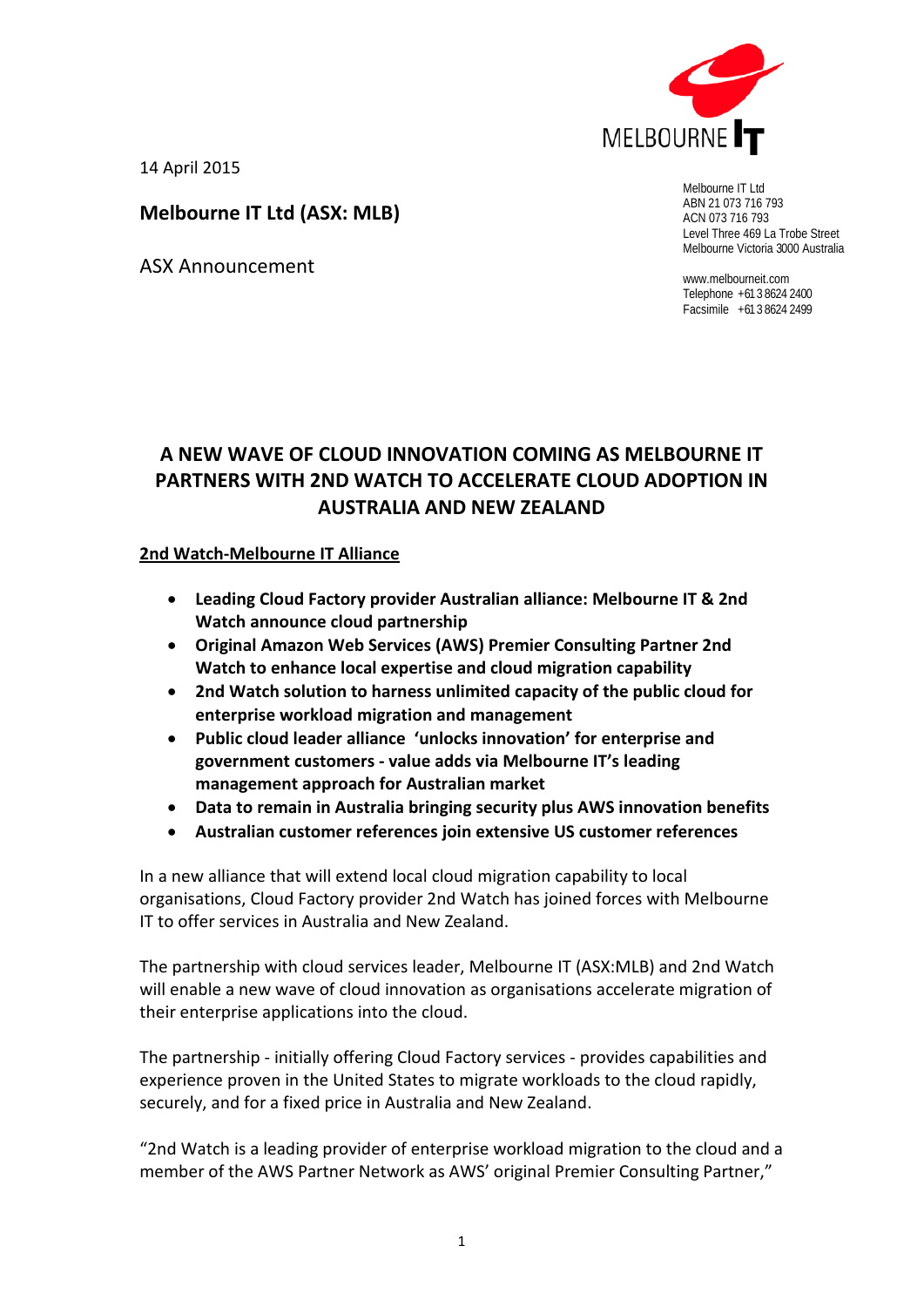said Peter Wright, Executive General Manager Enterprise Services at Melbourne IT. "It has validated expertise and capabilities around cloud migration which, combined with Melbourne IT's managed cloud solutions expertise, will bring significant opportunity for Australian businesses in the cloud space."

In Australia for the Melbourne IT/2nd Watch alliance launch announcement, Jeff Aden, 2nd Watch Co-founder and EVP of Strategic Business Development and Marketing said, "Our partnership with a leader like Melbourne IT is a significant value add. This is especially so in a market known for its thirst for innovation and extracting value from technology."

The initial and key offer of the partnership will be Cloud Factory.

"Cloud adoption in the US is more advanced than Australia," said Peter Wright, "2nd Watch has proven success in the US with leading brands such as Yamaha, Condé Nast and Lenovo."

Mr Wright said that Melbourne IT, also an AWS Premier Consulting Partner, had combined forces with 2nd Watch to bring proven, advanced data centre migration and consulting services to the local market.

"The result is that Australian/New Zealand organisations can now utilise the same data centre experience and outcomes that US companies benefit from - faster, risk managed, fixed price data centre migrations. To say that we are excited to bring these benefits to Australian and New Zealand enterprises is an understatement."

Mr. Wright also said that, "the AWS connection with partners such as Melbourne IT has been hugely beneficial."

He noted that: "since the AWS launch in Australia in November 2012, there has been strong adoption of the AWS cloud in Australia with a 'first wave' of cloud activity, which involved building and launching web and digital apps, test and development workloads and analytics in the cloud."

"The rapid pace of local cloud adoption has proven that the cloud unlocks agility and innovation. While this trend will continue, a new wave of traditional enterprise workload migration to the cloud is emerging which will continue to deliver significant efficiencies and savings to organisations that have built trust to move their line of business applications in to the cloud," said Mr. Wright.

"We are pleased to see these two great partners working together to bring Cloud Factory to Australia and New Zealand, offering value to organisations who want to further accelerate their journey to the AWS Cloud." said Ed Lenta, AWS Managing Director, Australia and New Zealand.

Jeff Aden also noted the variation in cloud uptake in the Americas and Australasia. "Thus, the partnership between two AWS Premier Consulting Partners made perfect sense," said Mr Aden. "We can provide the expertise of our large scale cloud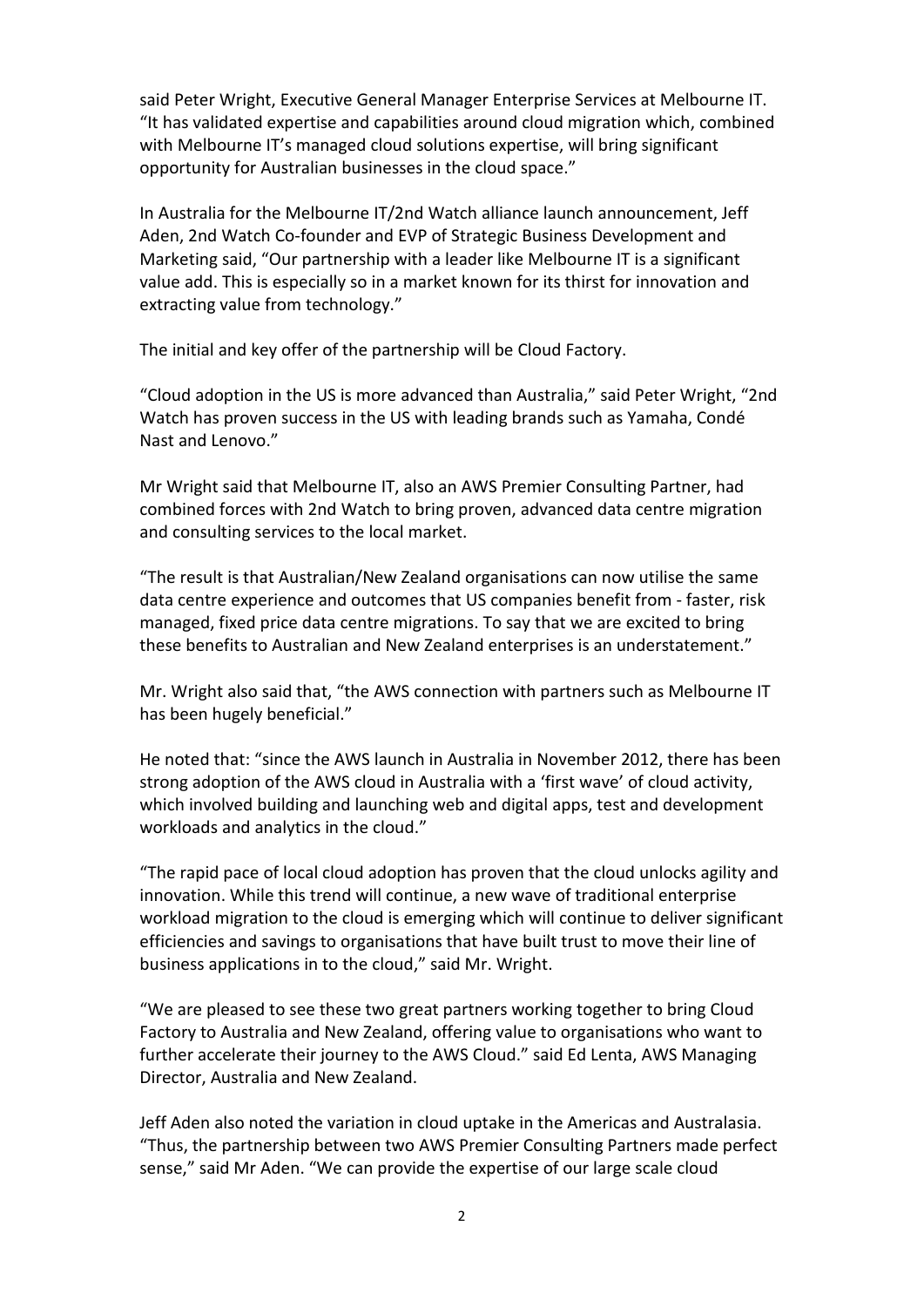migrations to Australian customers who are just starting out with wide-spread adoption of cloud migration services. This realisation follows conversations which took place over the last year between 2nd Watch and Melbourne IT around the rate of cloud adoption in Australia and New Zealand."

Mr Wright cited the example of Booking Boss – a recent customer of the 2nd Watch/Melbourne IT Cloud Factory solution. Booking Boss is an online booking software supplier to the travel and experience industry. Due to rapid expansion, Booking Boss had a requirement to migrate its entire business to a managed cloud environment however it faced the common problem of lacking availability of internal resources to drive the migration themselves. Booking Boss selected Melbourne IT and 2nd Watch to assist with its migration to a managed cloud service due to the combined expertise that this new partnership brings to the solution. Migration has commenced and the customer realises the benefits of leveraging the Cloud Factory services to enable fast, secure, and fully managed migration – for a fixed price.

"We chose to engage with Melbourne IT and 2nd Watch for peace of mind. It is important that our business applications are migrated through a proven and trusted solution, with minimal disruption to our organisation. Cloud Factory is allowing us a fast, safe, and easy migration to a managed cloud environment; and we get a level of comfort knowing it's all fully managed. We're excited to say that we are the first Australian organisation to gain access to this new alliance," said Renee Welsh, CEO of Booking Boss.

"2nd Watch has experienced tremendous customer interest in Cloud Factory, both in the US and in Asia Pacific, and we're thrilled to finally be able to launch our services here in Australia, with Melbourne IT. 2nd Watch and Melbourne IT share similar goals of providing migration and managed services for enterprise clients and also share a similar culture, which makes for an extremely robust partnership," noted Mr Aden.

Australia is one of the fastest growing regions in the world for Amazon Web Services adoption, with Australians seen as early adopters of new technology.

"This partnership is a prime example of how new business models and relationships built on cloud methodologies can deliver new innovative services to the market for the benefit of customers. It demonstrates how two AWS premier partners are strategically collaborating to deliver a broader service portfolio to the market, faster than before. This is a smart move, and we're extremely pleased that we're able to build and launch the partnership in Australia before any other," said Peter Wright.

#### **About Cloud Factory**

Cloud Factory by Melbourne IT and 2nd Watch is a solution for migrating data centres to the public cloud and reducing the complexity within IT organisations. Cloud Factory provides a comprehensive set of services and tools to assess, design, and migrate either entire data centres or individual workloads to the cloud. For more information on Cloud Factory, visit

<http://www.melbourneitenterprise.com.au/cloud-migration>